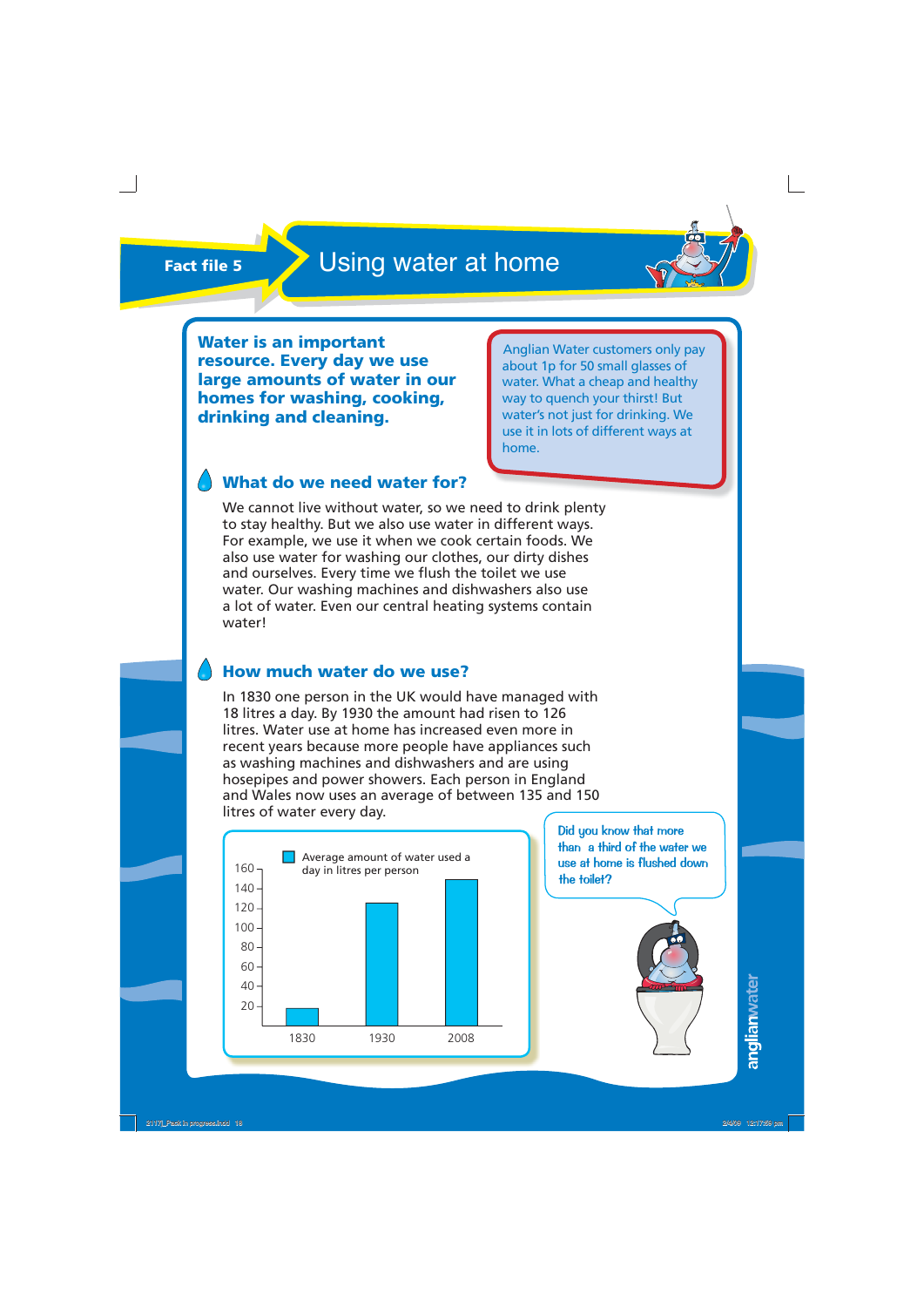## **How much?**

Below is a rough guide to the amounts of water used in different activities at home.

| <b>Activity</b>                  | How much water is used?     |
|----------------------------------|-----------------------------|
| Running the tap                  | 8 - 12 litres per minute    |
| Washing up in the sink           | $6 - 8$ litres              |
| Washing hands and face           | $3 - 9$ litres              |
| Taking a normal shower           | $6 - 12$ litres per minute  |
| Taking a power shower            | 13 - 22 litres per minute   |
| Flushing the toilet              | $6 - 12$ litres             |
| Running a modern dishwasher      | 15 litres                   |
| Running a modern washing machine | $60 - 80$ litres            |
| Having a bath                    | $75 - 90$ litres            |
| Using a hosepipe                 | 550 - 1,000 litres per hour |
| Making food and drink            | $6 - 10$ litres             |

## **Who else uses water?**

Farmers need lots of water for growing crops, especially when the weather is hot and dry. Factories also use large amounts of water for making things. Have a look at the pictures below to find out approximately how much water is used to make some of our foods and everyday items.



anglianwater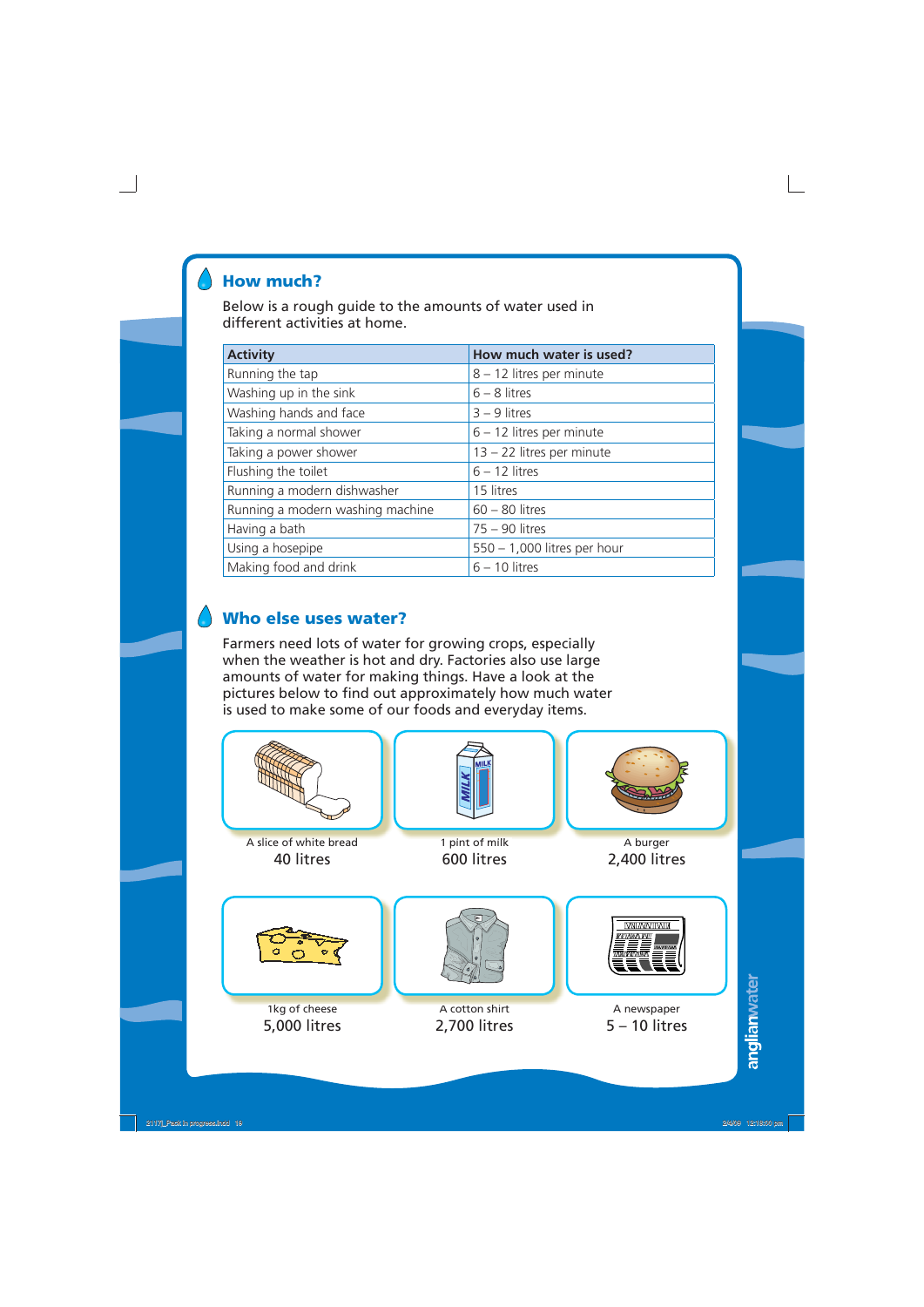

**You can work out roughly how much water you use at home by keeping a record, or water diary.** 

## **XXX What to do**

**<sup>1</sup>** Make a record every time you use some water in one of the ways described in the 'Personal activities' column. You could use the tally system to

## **Learning objective:**

To find out how water is used at home.

### **You will need:**

- A calculator
- A pen or pencil

help you count up accurately. Then fill in the amount on the chart overleaf.

- **<sup>2</sup>** Make sure you put your results in the correct column. Check what day it is.
- **3** Speak to an adult each day to find out if you use water in any of the household activities in the table. Make a record in the table if you did.
- **<sup>4</sup>** Carry out your water survey every day for a week until your chart is full!

## **Activities**

 $\bullet$ 

You can work out how much water you used for each Activity by multiplying the total number of times you did that Activity by the estimated water use for that Activity (you will find the information on the chart).

Challenge yourself to work out the tables using your maths skills. You could check if you were right by using a calculator.

If you washed your hands 25 times in a week, the total water use would be 25 x 15, which is 375 litres.